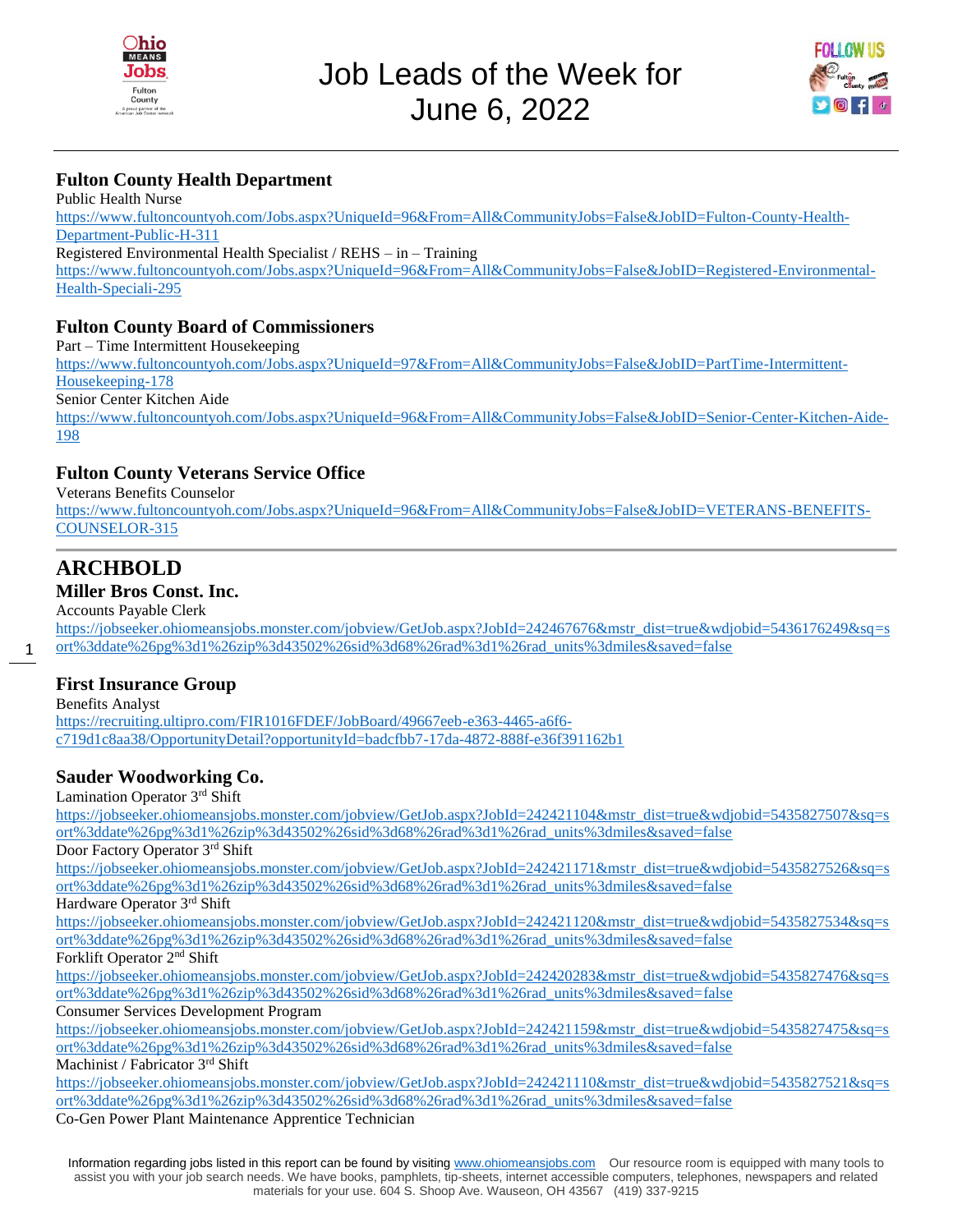



[https://jobseeker.ohiomeansjobs.monster.com/jobview/GetJob.aspx?JobId=242421199&mstr\\_dist=true&wdjobid=5435827489&sq=s](https://jobseeker.ohiomeansjobs.monster.com/jobview/GetJob.aspx?JobId=242421199&mstr_dist=true&wdjobid=5435827489&sq=sort%3ddate%26pg%3d1%26zip%3d43502%26sid%3d68%26rad%3d1%26rad_units%3dmiles&saved=false) [ort%3ddate%26pg%3d1%26zip%3d43502%26sid%3d68%26rad%3d1%26rad\\_units%3dmiles&saved=false](https://jobseeker.ohiomeansjobs.monster.com/jobview/GetJob.aspx?JobId=242421199&mstr_dist=true&wdjobid=5435827489&sq=sort%3ddate%26pg%3d1%26zip%3d43502%26sid%3d68%26rad%3d1%26rad_units%3dmiles&saved=false)

#### Manufacturing Systems Engineer

[https://jobseeker.ohiomeansjobs.monster.com/jobview/GetJob.aspx?JobId=242419988&mstr\\_dist=true&wdjobid=5435827466&sq=s](https://jobseeker.ohiomeansjobs.monster.com/jobview/GetJob.aspx?JobId=242419988&mstr_dist=true&wdjobid=5435827466&sq=sort%3ddate%26pg%3d1%26zip%3d43502%26sid%3d68%26rad%3d1%26rad_units%3dmiles&saved=false) [ort%3ddate%26pg%3d1%26zip%3d43502%26sid%3d68%26rad%3d1%26rad\\_units%3dmiles&saved=false](https://jobseeker.ohiomeansjobs.monster.com/jobview/GetJob.aspx?JobId=242419988&mstr_dist=true&wdjobid=5435827466&sq=sort%3ddate%26pg%3d1%26zip%3d43502%26sid%3d68%26rad%3d1%26rad_units%3dmiles&saved=false)

#### Machine Set-up Operator

[https://jobseeker.ohiomeansjobs.monster.com/jobview/GetJob.aspx?JobId=242419650&mstr\\_dist=true&wdjobid=5435819721&sq=s](https://jobseeker.ohiomeansjobs.monster.com/jobview/GetJob.aspx?JobId=242419650&mstr_dist=true&wdjobid=5435819721&sq=sort%3ddate%26pg%3d2%26zip%3d43502%26sid%3d68%26rad%3d1%26rad_units%3dmiles&saved=false) [ort%3ddate%26pg%3d2%26zip%3d43502%26sid%3d68%26rad%3d1%26rad\\_units%3dmiles&saved=false](https://jobseeker.ohiomeansjobs.monster.com/jobview/GetJob.aspx?JobId=242419650&mstr_dist=true&wdjobid=5435819721&sq=sort%3ddate%26pg%3d2%26zip%3d43502%26sid%3d68%26rad%3d1%26rad_units%3dmiles&saved=false)

#### Continuous Improvement Technician

[https://jobseeker.ohiomeansjobs.monster.com/jobview/GetJob.aspx?JobId=242419229&mstr\\_dist=true&wdjobid=5435819726&sq=s](https://jobseeker.ohiomeansjobs.monster.com/jobview/GetJob.aspx?JobId=242419229&mstr_dist=true&wdjobid=5435819726&sq=sort%3ddate%26pg%3d2%26zip%3d43502%26sid%3d68%26rad%3d1%26rad_units%3dmiles&saved=false) [ort%3ddate%26pg%3d2%26zip%3d43502%26sid%3d68%26rad%3d1%26rad\\_units%3dmiles&saved=false](https://jobseeker.ohiomeansjobs.monster.com/jobview/GetJob.aspx?JobId=242419229&mstr_dist=true&wdjobid=5435819726&sq=sort%3ddate%26pg%3d2%26zip%3d43502%26sid%3d68%26rad%3d1%26rad_units%3dmiles&saved=false)

#### Order Picker 2nd Shift

[https://jobseeker.ohiomeansjobs.monster.com/jobview/GetJob.aspx?JobId=242419431&mstr\\_dist=true&wdjobid=5435819687&sq=s](https://jobseeker.ohiomeansjobs.monster.com/jobview/GetJob.aspx?JobId=242419431&mstr_dist=true&wdjobid=5435819687&sq=sort%3ddate%26pg%3d2%26zip%3d43502%26sid%3d68%26rad%3d1%26rad_units%3dmiles&saved=false) [ort%3ddate%26pg%3d2%26zip%3d43502%26sid%3d68%26rad%3d1%26rad\\_units%3dmiles&saved=false](https://jobseeker.ohiomeansjobs.monster.com/jobview/GetJob.aspx?JobId=242419431&mstr_dist=true&wdjobid=5435819687&sq=sort%3ddate%26pg%3d2%26zip%3d43502%26sid%3d68%26rad%3d1%26rad_units%3dmiles&saved=false)

#### Equipment Maintenance Technician

[https://jobseeker.ohiomeansjobs.monster.com/jobview/GetJob.aspx?JobId=242419615&mstr\\_dist=true&wdjobid=5435819647&sq=s](https://jobseeker.ohiomeansjobs.monster.com/jobview/GetJob.aspx?JobId=242419615&mstr_dist=true&wdjobid=5435819647&sq=sort%3ddate%26pg%3d2%26zip%3d43502%26sid%3d68%26rad%3d1%26rad_units%3dmiles&saved=false) [ort%3ddate%26pg%3d2%26zip%3d43502%26sid%3d68%26rad%3d1%26rad\\_units%3dmiles&saved=false](https://jobseeker.ohiomeansjobs.monster.com/jobview/GetJob.aspx?JobId=242419615&mstr_dist=true&wdjobid=5435819647&sq=sort%3ddate%26pg%3d2%26zip%3d43502%26sid%3d68%26rad%3d1%26rad_units%3dmiles&saved=false)

#### Maintenance Apprentice Technician

[https://jobseeker.ohiomeansjobs.monster.com/jobview/GetJob.aspx?JobId=242419545&mstr\\_dist=true&wdjobid=5435819638&sq=s](https://jobseeker.ohiomeansjobs.monster.com/jobview/GetJob.aspx?JobId=242419545&mstr_dist=true&wdjobid=5435819638&sq=sort%3ddate%26pg%3d2%26zip%3d43502%26sid%3d68%26rad%3d1%26rad_units%3dmiles&saved=false) [ort%3ddate%26pg%3d2%26zip%3d43502%26sid%3d68%26rad%3d1%26rad\\_units%3dmiles&saved=false](https://jobseeker.ohiomeansjobs.monster.com/jobview/GetJob.aspx?JobId=242419545&mstr_dist=true&wdjobid=5435819638&sq=sort%3ddate%26pg%3d2%26zip%3d43502%26sid%3d68%26rad%3d1%26rad_units%3dmiles&saved=false)

Packing / Assembly

[https://jobseeker.ohiomeansjobs.monster.com/jobview/GetJob.aspx?JobId=242419909&mstr\\_dist=true&wdjobid=5435819639&sq=s](https://jobseeker.ohiomeansjobs.monster.com/jobview/GetJob.aspx?JobId=242419909&mstr_dist=true&wdjobid=5435819639&sq=sort%3ddate%26pg%3d2%26zip%3d43502%26sid%3d68%26rad%3d1%26rad_units%3dmiles&saved=false) [ort%3ddate%26pg%3d2%26zip%3d43502%26sid%3d68%26rad%3d1%26rad\\_units%3dmiles&saved=false](https://jobseeker.ohiomeansjobs.monster.com/jobview/GetJob.aspx?JobId=242419909&mstr_dist=true&wdjobid=5435819639&sq=sort%3ddate%26pg%3d2%26zip%3d43502%26sid%3d68%26rad%3d1%26rad_units%3dmiles&saved=false)

#### Furniture / Industrial Designer

[https://jobseeker.ohiomeansjobs.monster.com/jobview/GetJob.aspx?JobId=242418752&mstr\\_dist=true&wdjobid=5435819696&sq=s](https://jobseeker.ohiomeansjobs.monster.com/jobview/GetJob.aspx?JobId=242418752&mstr_dist=true&wdjobid=5435819696&sq=sort%3ddate%26pg%3d2%26zip%3d43502%26sid%3d68%26rad%3d1%26rad_units%3dmiles&saved=false) [ort%3ddate%26pg%3d2%26zip%3d43502%26sid%3d68%26rad%3d1%26rad\\_units%3dmiles&saved=false](https://jobseeker.ohiomeansjobs.monster.com/jobview/GetJob.aspx?JobId=242418752&mstr_dist=true&wdjobid=5435819696&sq=sort%3ddate%26pg%3d2%26zip%3d43502%26sid%3d68%26rad%3d1%26rad_units%3dmiles&saved=false)

#### 2 **Fastenal Company**

#### Supply Chain Associate

[https://jobseeker.ohiomeansjobs.monster.com/jobview/GetJob.aspx?JobId=242331822&mstr\\_dist=true&wdjobid=5433723137&sq=s](https://jobseeker.ohiomeansjobs.monster.com/jobview/GetJob.aspx?JobId=242331822&mstr_dist=true&wdjobid=5433723137&sq=sort%3ddate%26pg%3d3%26zip%3d43502%26sid%3d68%26rad%3d1%26rad_units%3dmiles&saved=false) [ort%3ddate%26pg%3d3%26zip%3d43502%26sid%3d68%26rad%3d1%26rad\\_units%3dmiles&saved=false](https://jobseeker.ohiomeansjobs.monster.com/jobview/GetJob.aspx?JobId=242331822&mstr_dist=true&wdjobid=5433723137&sq=sort%3ddate%26pg%3d3%26zip%3d43502%26sid%3d68%26rad%3d1%26rad_units%3dmiles&saved=false)

#### **Conagra Brands Inc.**

Lift Truck Supply

[https://jobseeker.ohiomeansjobs.monster.com/jobview/GetJob.aspx?JobId=242185644&mstr\\_dist=true&wdjobid=5431143429&sq=s](https://jobseeker.ohiomeansjobs.monster.com/jobview/GetJob.aspx?JobId=242185644&mstr_dist=true&wdjobid=5431143429&sq=sort%3ddate%26pg%3d3%26zip%3d43502%26sid%3d68%26rad%3d1%26rad_units%3dmiles&saved=false) [ort%3ddate%26pg%3d3%26zip%3d43502%26sid%3d68%26rad%3d1%26rad\\_units%3dmiles&saved=false](https://jobseeker.ohiomeansjobs.monster.com/jobview/GetJob.aspx?JobId=242185644&mstr_dist=true&wdjobid=5431143429&sq=sort%3ddate%26pg%3d3%26zip%3d43502%26sid%3d68%26rad%3d1%26rad_units%3dmiles&saved=false)

2 nd Shift Facilities / Utilities Craftsman

[https://jobseeker.ohiomeansjobs.monster.com/jobview/GetJob.aspx?JobId=242185676&mstr\\_dist=true&wdjobid=5431143412&sq=s](https://jobseeker.ohiomeansjobs.monster.com/jobview/GetJob.aspx?JobId=242185676&mstr_dist=true&wdjobid=5431143412&sq=sort%3ddate%26pg%3d3%26zip%3d43502%26sid%3d68%26rad%3d1%26rad_units%3dmiles&saved=false) [ort%3ddate%26pg%3d3%26zip%3d43502%26sid%3d68%26rad%3d1%26rad\\_units%3dmiles&saved=false](https://jobseeker.ohiomeansjobs.monster.com/jobview/GetJob.aspx?JobId=242185676&mstr_dist=true&wdjobid=5431143412&sq=sort%3ddate%26pg%3d3%26zip%3d43502%26sid%3d68%26rad%3d1%26rad_units%3dmiles&saved=false)

Sanitation Manager

[https://jobseeker.ohiomeansjobs.monster.com/jobview/GetJob.aspx?JobId=241838610&mstr\\_dist=true&wdjobid=5421657829&sq=s](https://jobseeker.ohiomeansjobs.monster.com/jobview/GetJob.aspx?JobId=241838610&mstr_dist=true&wdjobid=5421657829&sq=sort%3ddate%26pg%3d3%26zip%3d43502%26sid%3d68%26rad%3d1%26rad_units%3dmiles&saved=false) [ort%3ddate%26pg%3d3%26zip%3d43502%26sid%3d68%26rad%3d1%26rad\\_units%3dmiles&saved=false](https://jobseeker.ohiomeansjobs.monster.com/jobview/GetJob.aspx?JobId=241838610&mstr_dist=true&wdjobid=5421657829&sq=sort%3ddate%26pg%3d3%26zip%3d43502%26sid%3d68%26rad%3d1%26rad_units%3dmiles&saved=false)

#### **Northwest State Community College**

Training Coordinator – Mechanical and Automation

[https://jobseeker.ohiomeansjobs.monster.com/jobview/GetJob.aspx?JobId=242101357&mstr\\_dist=true&wdjobid=5429854035&sq=s](https://jobseeker.ohiomeansjobs.monster.com/jobview/GetJob.aspx?JobId=242101357&mstr_dist=true&wdjobid=5429854035&sq=sort%3ddate%26pg%3d3%26zip%3d43502%26sid%3d68%26rad%3d1%26rad_units%3dmiles&saved=false) [ort%3ddate%26pg%3d3%26zip%3d43502%26sid%3d68%26rad%3d1%26rad\\_units%3dmiles&saved=false](https://jobseeker.ohiomeansjobs.monster.com/jobview/GetJob.aspx?JobId=242101357&mstr_dist=true&wdjobid=5429854035&sq=sort%3ddate%26pg%3d3%26zip%3d43502%26sid%3d68%26rad%3d1%26rad_units%3dmiles&saved=false)

Training Coordinator – Electrical and Automation

[https://jobseeker.ohiomeansjobs.monster.com/jobview/GetJob.aspx?JobId=242101629&mstr\\_dist=true&wdjobid=5429854033&sq=s](https://jobseeker.ohiomeansjobs.monster.com/jobview/GetJob.aspx?JobId=242101629&mstr_dist=true&wdjobid=5429854033&sq=sort%3ddate%26pg%3d4%26zip%3d43502%26sid%3d68%26rad%3d1%26rad_units%3dmiles&saved=false) [ort%3ddate%26pg%3d4%26zip%3d43502%26sid%3d68%26rad%3d1%26rad\\_units%3dmiles&saved=false](https://jobseeker.ohiomeansjobs.monster.com/jobview/GetJob.aspx?JobId=242101629&mstr_dist=true&wdjobid=5429854033&sq=sort%3ddate%26pg%3d4%26zip%3d43502%26sid%3d68%26rad%3d1%26rad_units%3dmiles&saved=false)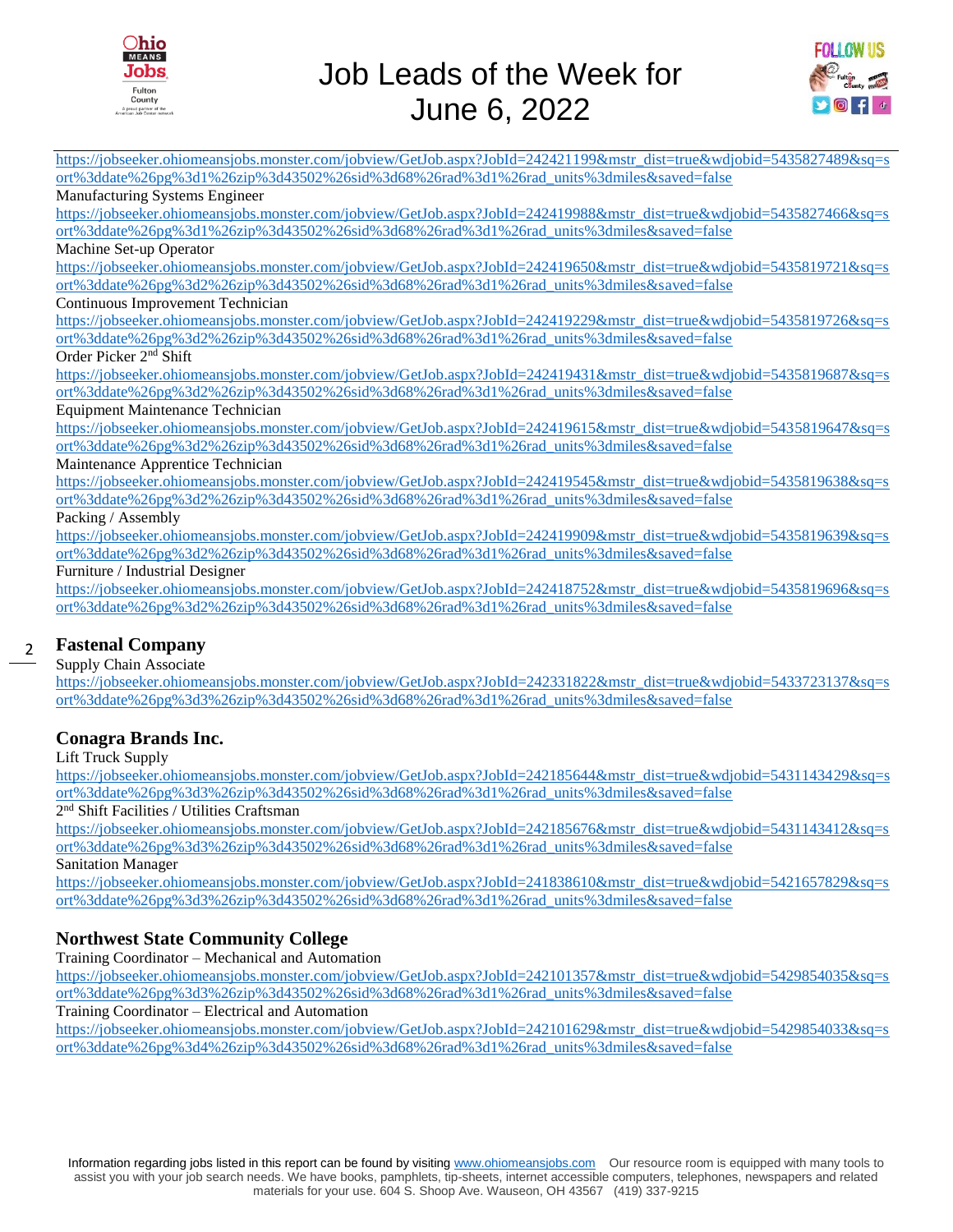



#### **Redline Equipment**

Precision Farming Specialist <https://redlineequipment.bamboohr.com/jobs/view.php?id=339> Agricultural Service Technician <https://redlineequipment.bamboohr.com/jobs/view.php?id=324>

#### **Northwest Ohio Education Service Center**

Occupation Therapist <https://www.schoolspring.com/job.cfm?jid=3913776> Paraprofessional <https://www.schoolspring.com/job.cfm?jid=3902088>

#### **Dollar General Corp.**

Store Manager Candidate [https://storemanager-dollargeneral.icims.com/jobs/251559/store-manager-candidate-archbold%2c](https://storemanager-dollargeneral.icims.com/jobs/251559/store-manager-candidate-archbold%2c-oh/job?hub=12&mobile=false&width=633&height=500&bga=true&needsRedirect=false&jan1offset=-300&jun1offset=-240)[oh/job?hub=12&mobile=false&width=633&height=500&bga=true&needsRedirect=false&jan1offset=-300&jun1offset=-240](https://storemanager-dollargeneral.icims.com/jobs/251559/store-manager-candidate-archbold%2c-oh/job?hub=12&mobile=false&width=633&height=500&bga=true&needsRedirect=false&jan1offset=-300&jun1offset=-240)

#### **Farmers and Merchants State Bank**

Call Center Manager <https://recruiting.paylocity.com/Recruiting/Jobs/Details/1112594>

#### **Circle K**

Team Member [https://circlek.wd3.myworkdayjobs.com/en-US/CircleKStoreJobs/job/Store-4705632-Archbold-OH/Team-Members-Hiring-](https://circlek.wd3.myworkdayjobs.com/en-US/CircleKStoreJobs/job/Store-4705632-Archbold-OH/Team-Members-Hiring-Event_R241604-1)[Event\\_R241604-1](https://circlek.wd3.myworkdayjobs.com/en-US/CircleKStoreJobs/job/Store-4705632-Archbold-OH/Team-Members-Hiring-Event_R241604-1)

3

#### **Farm Credit Services of Mid-America**

Closing Specialist - On Site

[https://career4.successfactors.com/career?career%5fns=job%5flisting&company=FCMA&navBarLevel=JOB%5fSEARCH&rcm%5fs](https://career4.successfactors.com/career?career%5fns=job%5flisting&company=FCMA&navBarLevel=JOB%5fSEARCH&rcm%5fsite%5flocale=en%5fUS&career_job_req_id=16603&selected_lang=en_US&jobAlertController_jobAlertId=&jobAlertController_jobAlertName=&browserTimeZone=America/New_York&_s.crb=uoxJMSXjh9klArLjH2zCYILafImK1KH4eCCJXN534t0%3d) [ite%5flocale=en%5fUS&career\\_job\\_req\\_id=16603&selected\\_lang=en\\_US&jobAlertController\\_jobAlertId=&jobAlertController\\_job](https://career4.successfactors.com/career?career%5fns=job%5flisting&company=FCMA&navBarLevel=JOB%5fSEARCH&rcm%5fsite%5flocale=en%5fUS&career_job_req_id=16603&selected_lang=en_US&jobAlertController_jobAlertId=&jobAlertController_jobAlertName=&browserTimeZone=America/New_York&_s.crb=uoxJMSXjh9klArLjH2zCYILafImK1KH4eCCJXN534t0%3d) [AlertName=&browserTimeZone=America/New\\_York&\\_s.crb=uoxJMSXjh9klArLjH2zCYILafImK1KH4eCCJXN534t0%3d](https://career4.successfactors.com/career?career%5fns=job%5flisting&company=FCMA&navBarLevel=JOB%5fSEARCH&rcm%5fsite%5flocale=en%5fUS&career_job_req_id=16603&selected_lang=en_US&jobAlertController_jobAlertId=&jobAlertController_jobAlertName=&browserTimeZone=America/New_York&_s.crb=uoxJMSXjh9klArLjH2zCYILafImK1KH4eCCJXN534t0%3d)

## **Northern Buckeye Education Council (NWOCA)**

Ed Tech Facilitator <https://www.schoolspring.com/job.cfm?jid=3901612> Student Services Coordinator [https://jobseeker.ohiomeansjobs.monster.com/jobview/GetJob.aspx?JobId=241716739&mstr\\_dist=true&wdjobid=5418269033&sq=s](https://jobseeker.ohiomeansjobs.monster.com/jobview/GetJob.aspx?JobId=241716739&mstr_dist=true&wdjobid=5418269033&sq=sort%3ddate%26pg%3d5%26zip%3d43502%26sid%3d68%26rad%3d1%26rad_units%3dmiles&saved=false) [ort%3ddate%26pg%3d5%26zip%3d43502%26sid%3d68%26rad%3d1%26rad\\_units%3dmiles&saved=false](https://jobseeker.ohiomeansjobs.monster.com/jobview/GetJob.aspx?JobId=241716739&mstr_dist=true&wdjobid=5418269033&sq=sort%3ddate%26pg%3d5%26zip%3d43502%26sid%3d68%26rad%3d1%26rad_units%3dmiles&saved=false)

# **DELTA**

#### **Nature Fresh Farms USA Inc.**

Maintenance Technician

[https://jobseeker.ohiomeansjobs.monster.com/jobview/GetJob.aspx?JobId=242098881&mstr\\_dist=true&wdjobid=5429569175&sq=s](https://jobseeker.ohiomeansjobs.monster.com/jobview/GetJob.aspx?JobId=242098881&mstr_dist=true&wdjobid=5429569175&sq=sort%3ddate%26pg%3d2%26zip%3d43515%26sid%3d68%26rad%3d1%26rad_units%3dmiles&saved=false) [ort%3ddate%26pg%3d2%26zip%3d43515%26sid%3d68%26rad%3d1%26rad\\_units%3dmiles&saved=false](https://jobseeker.ohiomeansjobs.monster.com/jobview/GetJob.aspx?JobId=242098881&mstr_dist=true&wdjobid=5429569175&sq=sort%3ddate%26pg%3d2%26zip%3d43515%26sid%3d68%26rad%3d1%26rad_units%3dmiles&saved=false)

## **Pike Delta York Local Schools**

District Aide <https://www.schoolspring.com/job.cfm?jid=3910997> 1 st Grade Elementary Teacher <https://www.schoolspring.com/job.cfm?jid=3895835>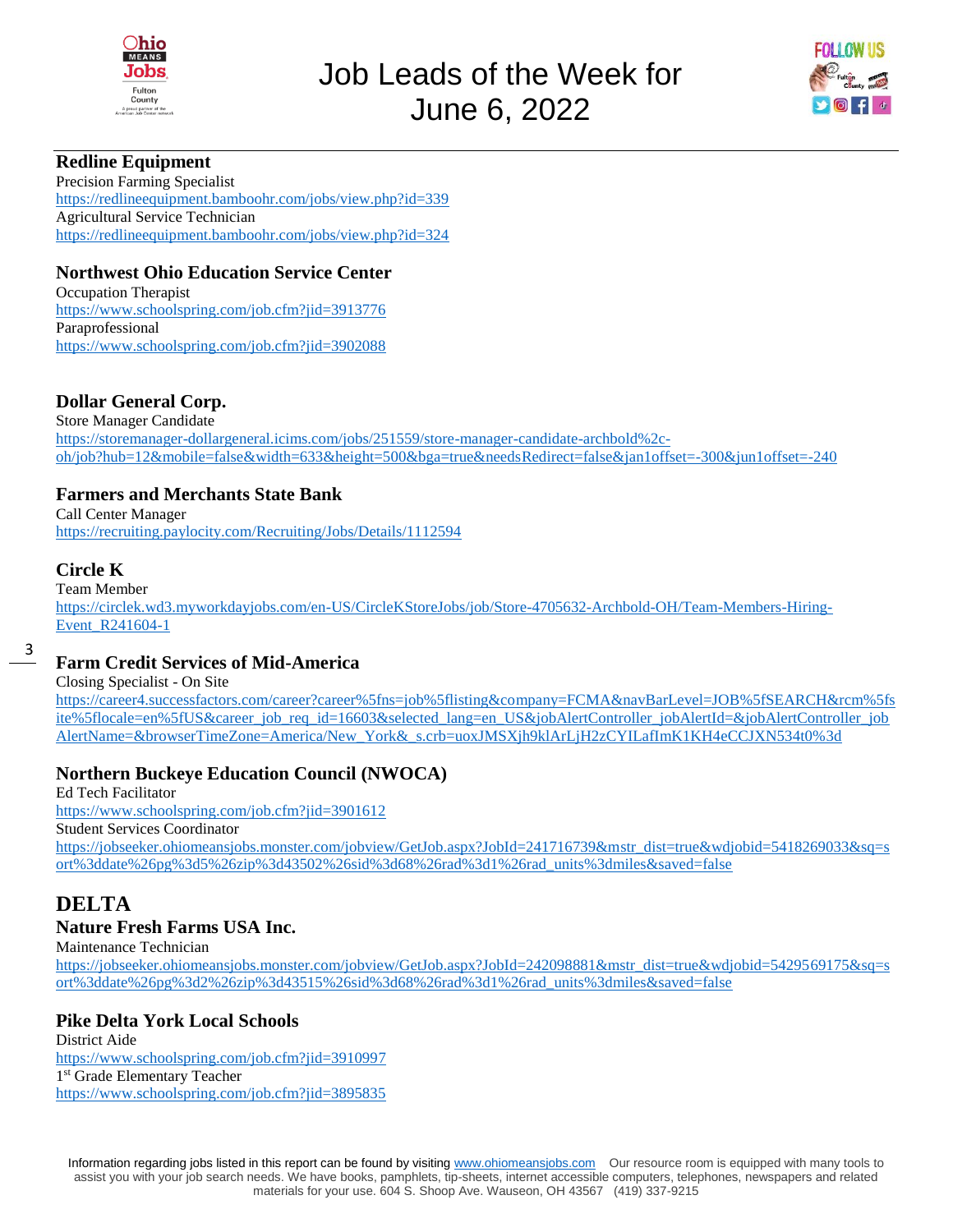



#### **Worthington Industries Inc.**

Seasonal Material Handler

[https://jobseeker.ohiomeansjobs.monster.com/jobview/GetJob.aspx?JobId=241202380&mstr\\_dist=true&wdjobid=5404313117&sq=s](https://jobseeker.ohiomeansjobs.monster.com/jobview/GetJob.aspx?JobId=241202380&mstr_dist=true&wdjobid=5404313117&sq=sort%3ddate%26pg%3d3%26zip%3d43515%26sid%3d68%26rad%3d1%26rad_units%3dmiles&saved=false) [ort%3ddate%26pg%3d3%26zip%3d43515%26sid%3d68%26rad%3d1%26rad\\_units%3dmiles&saved=false](https://jobseeker.ohiomeansjobs.monster.com/jobview/GetJob.aspx?JobId=241202380&mstr_dist=true&wdjobid=5404313117&sq=sort%3ddate%26pg%3d3%26zip%3d43515%26sid%3d68%26rad%3d1%26rad_units%3dmiles&saved=false)

#### **Team Johnson Truck Wash**

Truck Wash Associate

[https://jobseeker.ohiomeansjobs.monster.com/jobview/GetJob.aspx?JobId=241119363&mstr\\_dist=true&wdjobid=5403552282&sq=s](https://jobseeker.ohiomeansjobs.monster.com/jobview/GetJob.aspx?JobId=241119363&mstr_dist=true&wdjobid=5403552282&sq=sort%3ddate%26pg%3d3%26zip%3d43515%26sid%3d68%26rad%3d1%26rad_units%3dmiles&saved=false) [ort%3ddate%26pg%3d3%26zip%3d43515%26sid%3d68%26rad%3d1%26rad\\_units%3dmiles&saved=false](https://jobseeker.ohiomeansjobs.monster.com/jobview/GetJob.aspx?JobId=241119363&mstr_dist=true&wdjobid=5403552282&sq=sort%3ddate%26pg%3d3%26zip%3d43515%26sid%3d68%26rad%3d1%26rad_units%3dmiles&saved=false)

#### **Northwest Ohio Educational Service Center**

School Psychologist <https://www.schoolspring.com/job.cfm?jid=3869565>

#### **Windstream**

Outside Sales Specialist [https://windstream.taleo.net/careersection/win\\_ex/jobdetail.ftl?job=423338](https://windstream.taleo.net/careersection/win_ex/jobdetail.ftl?job=423338)

#### **Dollar General**

Store Clerk [https://retail-dollargeneral.icims.com/jobs/249261/store-clerk-temporary-in-delta%2c-oh](https://retail-dollargeneral.icims.com/jobs/249261/store-clerk-temporary-in-delta%2c-oh-s00185/job?hub=12&mobile=false&width=633&height=500&bga=true&needsRedirect=false&jan1offset=-300&jun1offset=-240)[s00185/job?hub=12&mobile=false&width=633&height=500&bga=true&needsRedirect=false&jan1offset=-300&jun1offset=-240](https://retail-dollargeneral.icims.com/jobs/249261/store-clerk-temporary-in-delta%2c-oh-s00185/job?hub=12&mobile=false&width=633&height=500&bga=true&needsRedirect=false&jan1offset=-300&jun1offset=-240)

#### **Lumen Technologies**

Manager offer Management <https://jobs.lumen.com/global/en/job/290096/MGR-OFFER-MANAGEMENT>

#### 4 **Napa**

Warehouse Associate Loader <https://jobs.genpt.com/job/delta/napa-warehouse-associate-loader/39539/25290606576>

## **FAYETTE**

#### **Fayette Local School District**

School Psychologist <https://www.schoolspring.com/job.cfm?jid=3915737> JH Science Teacher <https://www.schoolspring.com/job.cfm?jid=3893358>

#### **Recovery Services of Northwest Ohio Inc.**

Case Manager, Woman Residential Treatment [https://jobseeker.ohiomeansjobs.monster.com/jobview/GetJob.aspx?JobId=241550072&mstr\\_dist=true&wdjobid=5414715114&sq=s](https://jobseeker.ohiomeansjobs.monster.com/jobview/GetJob.aspx?JobId=241550072&mstr_dist=true&wdjobid=5414715114&sq=sort%3ddate%26pg%3d1%26zip%3d43521%26sid%3d68%26rad%3d1%26rad_units%3dmiles&saved=false) [ort%3ddate%26pg%3d1%26zip%3d43521%26sid%3d68%26rad%3d1%26rad\\_units%3dmiles&saved=false](https://jobseeker.ohiomeansjobs.monster.com/jobview/GetJob.aspx?JobId=241550072&mstr_dist=true&wdjobid=5414715114&sq=sort%3ddate%26pg%3d1%26zip%3d43521%26sid%3d68%26rad%3d1%26rad_units%3dmiles&saved=false)

# **METAMORA**

#### **Parker Hannifin Corp**

#### Maintenance Technician

[https://jobseeker.ohiomeansjobs.monster.com/jobview/GetJob.aspx?JobId=240145914&mstr\\_dist=true&wdjobid=5380880298&sq=s](https://jobseeker.ohiomeansjobs.monster.com/jobview/GetJob.aspx?JobId=240145914&mstr_dist=true&wdjobid=5380880298&sq=sort%3ddate%26pg%3d1%26zip%3d43540%26sid%3d68%26rad%3d1%26rad_units%3dmiles&saved=false) [ort%3ddate%26pg%3d1%26zip%3d43540%26sid%3d68%26rad%3d1%26rad\\_units%3dmiles&saved=false](https://jobseeker.ohiomeansjobs.monster.com/jobview/GetJob.aspx?JobId=240145914&mstr_dist=true&wdjobid=5380880298&sq=sort%3ddate%26pg%3d1%26zip%3d43540%26sid%3d68%26rad%3d1%26rad_units%3dmiles&saved=false)

#### **Northwest Ohio ESC at Evergreen Schools**

Paraprofessional <https://www.schoolspring.com/job.cfm?jid=3902114>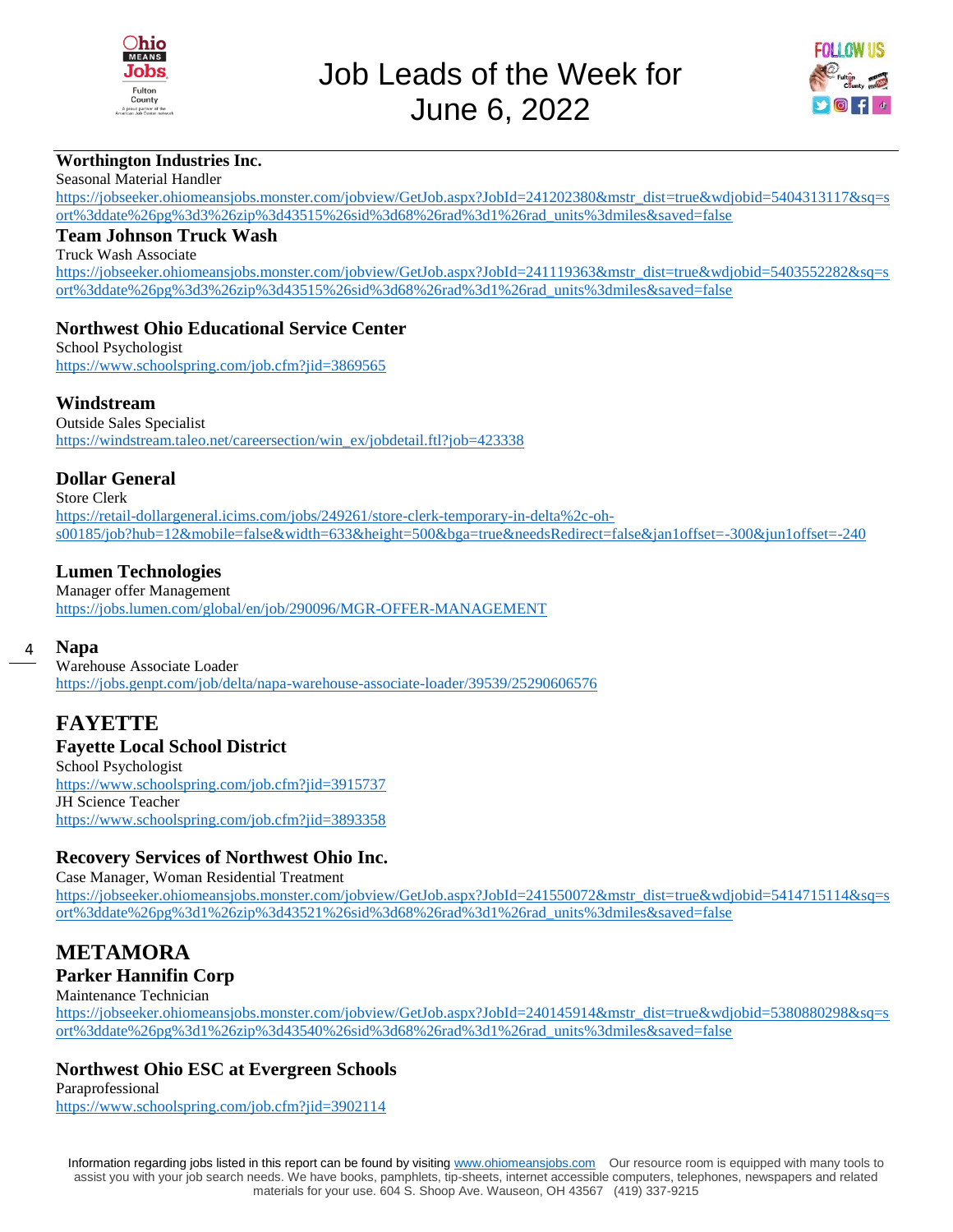



## **Evergreen Local School District**

Middle School Intervention specialist <https://www.schoolspring.com/job.cfm?jid=3896818>

# **PETTISVILLE**

#### **Pettisville Junior High / High School Counselor**

<https://www.schoolspring.com/job.cfm?jid=3899876>

# **SWANTON**

#### **Transportation Security Admin**

Transportations Security Officer <https://www.clearancejobs.com/jobs/6492877/transportation-security-officer-tso>

#### **Swanton Local School District**

High School Science Teacher <https://www.schoolspring.com/job.cfm?jid=3914744> Band Director <https://www.schoolspring.com/job.cfm?jid=3912655> Part-Time District Groundskeeper <https://www.schoolspring.com/job.cfm?jid=3891683>

#### **Envoy Air Inc.**

Airport Agent – Ramp and Customer Service <https://jobseeker.ohiomeansjobs.monster.com/jobview/GetJob.aspx?JobId=241951964>

#### **Fifth Third Bank**

Personal Banker [https://fifththird.wd5.myworkdayjobs.com/en-US/53careers/job/Swanton-OH/Personal-Banker-II\\_R32088](https://fifththird.wd5.myworkdayjobs.com/en-US/53careers/job/Swanton-OH/Personal-Banker-II_R32088)

#### **Family Dollar**

5

Assistant Store Manager [https://sjobs.brassring.com/TGnewUI/Search/home/HomeWithPreLoad?partnerid=25600&siteid=5258&PageType=JobDetails&jobid](https://sjobs.brassring.com/TGnewUI/Search/home/HomeWithPreLoad?partnerid=25600&siteid=5258&PageType=JobDetails&jobid=1838979#jobDetails=1838979_5258) [=1838979#jobDetails=1838979\\_5258](https://sjobs.brassring.com/TGnewUI/Search/home/HomeWithPreLoad?partnerid=25600&siteid=5258&PageType=JobDetails&jobid=1838979#jobDetails=1838979_5258)

#### **Avis Budget Car Rental LLC**

Car Detailer [https://jobseeker.ohiomeansjobs.monster.com/jobview/GetJob.aspx?JobId=241569259&mstr\\_dist=true&wdjobid=5414742907&sq=s](https://jobseeker.ohiomeansjobs.monster.com/jobview/GetJob.aspx?JobId=241569259&mstr_dist=true&wdjobid=5414742907&sq=sort%3ddate%26pg%3d2%26zip%3d43558%26sid%3d68%26rad%3d1%26rad_units%3dmiles&saved=false) [ort%3ddate%26pg%3d2%26zip%3d43558%26sid%3d68%26rad%3d1%26rad\\_units%3dmiles&saved=false](https://jobseeker.ohiomeansjobs.monster.com/jobview/GetJob.aspx?JobId=241569259&mstr_dist=true&wdjobid=5414742907&sq=sort%3ddate%26pg%3d2%26zip%3d43558%26sid%3d68%26rad%3d1%26rad_units%3dmiles&saved=false)

#### **Clean Team**

Branch Manager <https://cleanteamclean.applicantpro.com/jobs/2391630.html>

#### **Taco Bell Corp**

Team member <https://jobs.tacobell.com/clients/10758/posting/7369030/en>

## **WAUSEON**

Messer North America Inc. Local Class A Truck Driver

[https://jobseeker.ohiomeansjobs.monster.com/jobview/GetJob.aspx?JobId=241734318&mstr\\_dist=true&wdjobid=5417849743&sq=s](https://jobseeker.ohiomeansjobs.monster.com/jobview/GetJob.aspx?JobId=241734318&mstr_dist=true&wdjobid=5417849743&sq=sort%3ddate%26pg%3d2%26zip%3d43515%26sid%3d68%26rad%3d1%26rad_units%3dmiles&saved=false) [ort%3ddate%26pg%3d2%26zip%3d43515%26sid%3d68%26rad%3d1%26rad\\_units%3dmiles&saved=false](https://jobseeker.ohiomeansjobs.monster.com/jobview/GetJob.aspx?JobId=241734318&mstr_dist=true&wdjobid=5417849743&sq=sort%3ddate%26pg%3d2%26zip%3d43515%26sid%3d68%26rad%3d1%26rad_units%3dmiles&saved=false)

#### Mechanic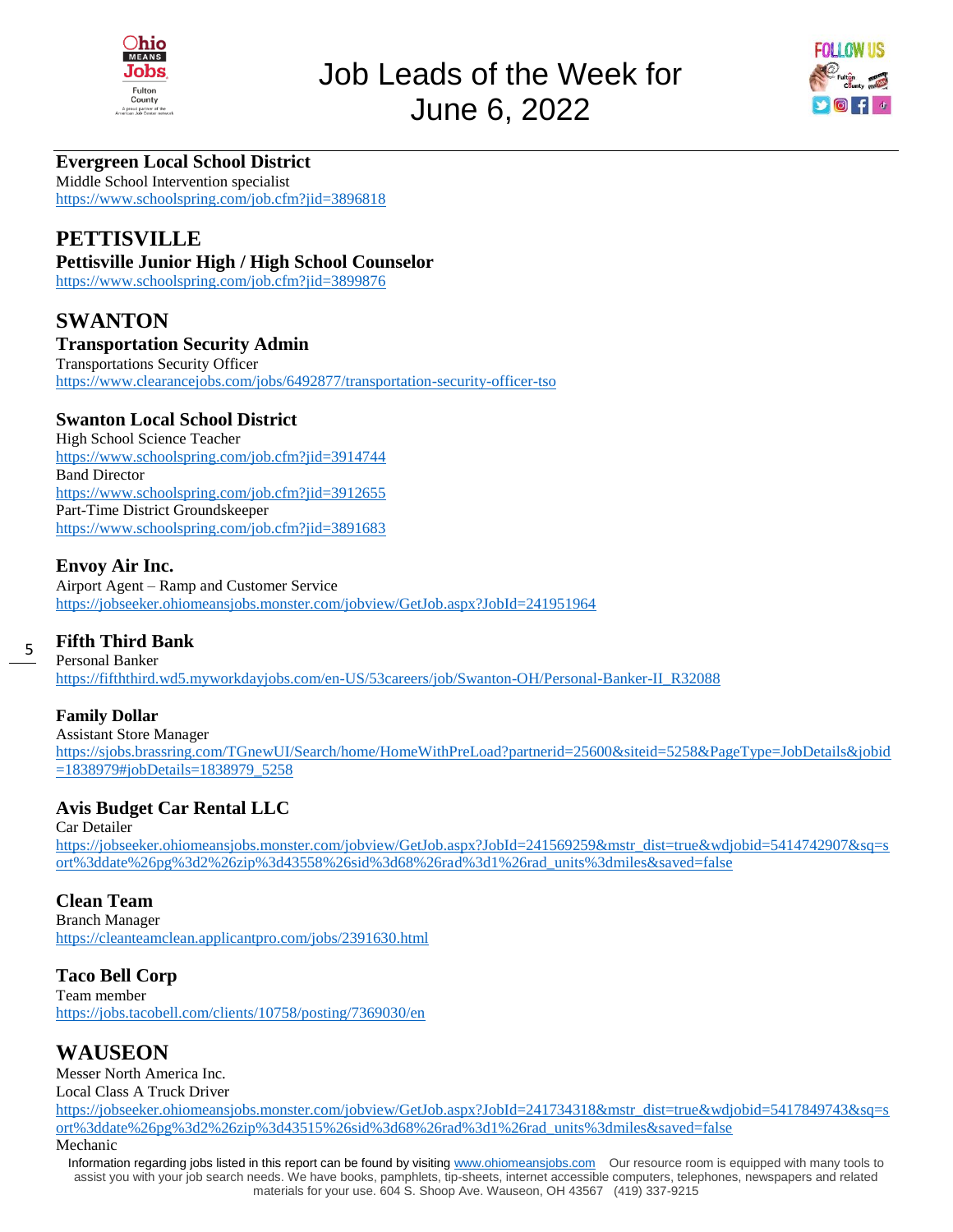



[https://jobseeker.ohiomeansjobs.monster.com/jobview/GetJob.aspx?JobId=241055213&mstr\\_dist=true&wdjobid=5402994056&sq=s](https://jobseeker.ohiomeansjobs.monster.com/jobview/GetJob.aspx?JobId=241055213&mstr_dist=true&wdjobid=5402994056&sq=sort%3ddate%26pg%3d4%26zip%3d43515%26sid%3d68%26rad%3d1%26rad_units%3dmiles&saved=false) [ort%3ddate%26pg%3d4%26zip%3d43515%26sid%3d68%26rad%3d1%26rad\\_units%3dmiles&saved=false](https://jobseeker.ohiomeansjobs.monster.com/jobview/GetJob.aspx?JobId=241055213&mstr_dist=true&wdjobid=5402994056&sq=sort%3ddate%26pg%3d4%26zip%3d43515%26sid%3d68%26rad%3d1%26rad_units%3dmiles&saved=false)

#### **Wauseon Exempted Village School**

WMS Head School

[https://jobseeker.ohiomeansjobs.monster.com/jobview/GetJob.aspx?JobId=242428675&mstr\\_dist=true&wdjobid=5435834734&sq=s](https://jobseeker.ohiomeansjobs.monster.com/jobview/GetJob.aspx?JobId=242428675&mstr_dist=true&wdjobid=5435834734&sq=sort%3ddate%26pg%3d1%26zip%3d43567%26sid%3d68%26rad%3d1%26rad_units%3dmiles&saved=false) [ort%3ddate%26pg%3d1%26zip%3d43567%26sid%3d68%26rad%3d1%26rad\\_units%3dmiles&saved=false](https://jobseeker.ohiomeansjobs.monster.com/jobview/GetJob.aspx?JobId=242428675&mstr_dist=true&wdjobid=5435834734&sq=sort%3ddate%26pg%3d1%26zip%3d43567%26sid%3d68%26rad%3d1%26rad_units%3dmiles&saved=false)

#### WES Reading Mentor Coordinator

[https://jobseeker.ohiomeansjobs.monster.com/jobview/GetJob.aspx?JobId=242192209&mstr\\_dist=true&wdjobid=5431304292&sq=s](https://jobseeker.ohiomeansjobs.monster.com/jobview/GetJob.aspx?JobId=242192209&mstr_dist=true&wdjobid=5431304292&sq=sort%3ddate%26pg%3d2%26zip%3d43567%26sid%3d68%26rad%3d1%26rad_units%3dmiles&saved=false) [ort%3ddate%26pg%3d2%26zip%3d43567%26sid%3d68%26rad%3d1%26rad\\_units%3dmiles&saved=false](https://jobseeker.ohiomeansjobs.monster.com/jobview/GetJob.aspx?JobId=242192209&mstr_dist=true&wdjobid=5431304292&sq=sort%3ddate%26pg%3d2%26zip%3d43567%26sid%3d68%26rad%3d1%26rad_units%3dmiles&saved=false)

WES Reading Mentor Coordinator

<https://www.schoolspring.com/job.cfm?jid=3910551>

Anticipated Assistant Band Director

[https://jobseeker.ohiomeansjobs.monster.com/jobview/GetJob.aspx?JobId=241949537&mstr\\_dist=true&wdjobid=5423407838&sq=s](https://jobseeker.ohiomeansjobs.monster.com/jobview/GetJob.aspx?JobId=241949537&mstr_dist=true&wdjobid=5423407838&sq=sort%3ddate%26pg%3d4%26zip%3d43567%26sid%3d68%26rad%3d1%26rad_units%3dmiles&saved=false) [ort%3ddate%26pg%3d4%26zip%3d43567%26sid%3d68%26rad%3d1%26rad\\_units%3dmiles&saved=false](https://jobseeker.ohiomeansjobs.monster.com/jobview/GetJob.aspx?JobId=241949537&mstr_dist=true&wdjobid=5423407838&sq=sort%3ddate%26pg%3d4%26zip%3d43567%26sid%3d68%26rad%3d1%26rad_units%3dmiles&saved=false)

Preschool Intervention Specialist

[https://jobseeker.ohiomeansjobs.monster.com/jobview/GetJob.aspx?JobId=241944550&mstr\\_dist=true&wdjobid=5423407848&sq=s](https://jobseeker.ohiomeansjobs.monster.com/jobview/GetJob.aspx?JobId=241944550&mstr_dist=true&wdjobid=5423407848&sq=sort%3ddate%26pg%3d4%26zip%3d43567%26sid%3d68%26rad%3d1%26rad_units%3dmiles&saved=false) [ort%3ddate%26pg%3d4%26zip%3d43567%26sid%3d68%26rad%3d1%26rad\\_units%3dmiles&saved=false](https://jobseeker.ohiomeansjobs.monster.com/jobview/GetJob.aspx?JobId=241944550&mstr_dist=true&wdjobid=5423407848&sq=sort%3ddate%26pg%3d4%26zip%3d43567%26sid%3d68%26rad%3d1%26rad_units%3dmiles&saved=false)

#### **O'Reilly Automotive, Inc.**

Parts Delivery

<https://corporate.oreillyauto.com/onlineapplication/careerpage/jobDetails/442913>

#### **Fastenal Company**

Supply Chain Associate

[https://jobseeker.ohiomeansjobs.monster.com/jobview/GetJob.aspx?JobId=242331811&mstr\\_dist=true&wdjobid=5433723098&sq=s](https://jobseeker.ohiomeansjobs.monster.com/jobview/GetJob.aspx?JobId=242331811&mstr_dist=true&wdjobid=5433723098&sq=sort%3ddate%26pg%3d1%26zip%3d43567%26sid%3d68%26rad%3d1%26rad_units%3dmiles&saved=false) [ort%3ddate%26pg%3d1%26zip%3d43567%26sid%3d68%26rad%3d1%26rad\\_units%3dmiles&saved=false](https://jobseeker.ohiomeansjobs.monster.com/jobview/GetJob.aspx?JobId=242331811&mstr_dist=true&wdjobid=5433723098&sq=sort%3ddate%26pg%3d1%26zip%3d43567%26sid%3d68%26rad%3d1%26rad_units%3dmiles&saved=false)

#### **Fulton Industries**

Financial Analyst

[https://jobseeker.ohiomeansjobs.monster.com/jobview/GetJob.aspx?JobId=242325355&mstr\\_dist=true&wdjobid=5433536903&sq=s](https://jobseeker.ohiomeansjobs.monster.com/jobview/GetJob.aspx?JobId=242325355&mstr_dist=true&wdjobid=5433536903&sq=sort%3ddate%26pg%3d1%26zip%3d43567%26sid%3d68%26rad%3d1%26rad_units%3dmiles&saved=false) [ort%3ddate%26pg%3d1%26zip%3d43567%26sid%3d68%26rad%3d1%26rad\\_units%3dmiles&saved=false](https://jobseeker.ohiomeansjobs.monster.com/jobview/GetJob.aspx?JobId=242325355&mstr_dist=true&wdjobid=5433536903&sq=sort%3ddate%26pg%3d1%26zip%3d43567%26sid%3d68%26rad%3d1%26rad_units%3dmiles&saved=false)

#### **Premier Bank**

Customer Service Rep. [https://recruiting.ultipro.com/FIR1016FDEF/JobBoard/983598ca-a42d-47ad-8f97-](https://recruiting.ultipro.com/FIR1016FDEF/JobBoard/983598ca-a42d-47ad-8f97-72d497ff4970/OpportunityDetail?opportunityId=16ba9d02-b026-45e3-8ead-352fa3e8f428) [72d497ff4970/OpportunityDetail?opportunityId=16ba9d02-b026-45e3-8ead-352fa3e8f428](https://recruiting.ultipro.com/FIR1016FDEF/JobBoard/983598ca-a42d-47ad-8f97-72d497ff4970/OpportunityDetail?opportunityId=16ba9d02-b026-45e3-8ead-352fa3e8f428)

#### **New Century Tree & Lawn, Inc.**

Tree Care Technician [https://jobseeker.ohiomeansjobs.monster.com/jobview/GetJob.aspx?JobId=242170700&mstr\\_dist=true&wdjobid=5430964648&sq=s](https://jobseeker.ohiomeansjobs.monster.com/jobview/GetJob.aspx?JobId=242170700&mstr_dist=true&wdjobid=5430964648&sq=sort%3ddate%26pg%3d2%26zip%3d43567%26sid%3d68%26rad%3d1%26rad_units%3dmiles&saved=false) [ort%3ddate%26pg%3d2%26zip%3d43567%26sid%3d68%26rad%3d1%26rad\\_units%3dmiles&saved=false](https://jobseeker.ohiomeansjobs.monster.com/jobview/GetJob.aspx?JobId=242170700&mstr_dist=true&wdjobid=5430964648&sq=sort%3ddate%26pg%3d2%26zip%3d43567%26sid%3d68%26rad%3d1%26rad_units%3dmiles&saved=false) Lawn Care Technician [https://jobs.ohiomeansjobs.monster.com/Search.aspx?sort=date&pg=3&zip=43567&sid=68&rad=1&rad\\_units=miles](https://jobs.ohiomeansjobs.monster.com/Search.aspx?sort=date&pg=3&zip=43567&sid=68&rad=1&rad_units=miles)

#### **Ayden Healthcare of Wauseon**

LPN <https://www.careerbuilder.com/job/J3Q4T46Q1ZH57VKJFT7>

#### **Aaron's Inc**

Delivery Driver [https://aarons.dejobs.org/wauseon-oh/delivery](https://aarons.dejobs.org/wauseon-oh/delivery-driver/532A9D7DA1334E8B8C73FFEDDF7165D1/job/?vs=1399&utm_source=Wanted-OH.xml-DE&utm_medium=NLX&utm_campaign=Wanted-OH.xml)[driver/532A9D7DA1334E8B8C73FFEDDF7165D1/job/?vs=1399&utm\\_source=Wanted-OH.xml-](https://aarons.dejobs.org/wauseon-oh/delivery-driver/532A9D7DA1334E8B8C73FFEDDF7165D1/job/?vs=1399&utm_source=Wanted-OH.xml-DE&utm_medium=NLX&utm_campaign=Wanted-OH.xml)[DE&utm\\_medium=NLX&utm\\_campaign=Wanted-OH.xml](https://aarons.dejobs.org/wauseon-oh/delivery-driver/532A9D7DA1334E8B8C73FFEDDF7165D1/job/?vs=1399&utm_source=Wanted-OH.xml-DE&utm_medium=NLX&utm_campaign=Wanted-OH.xml)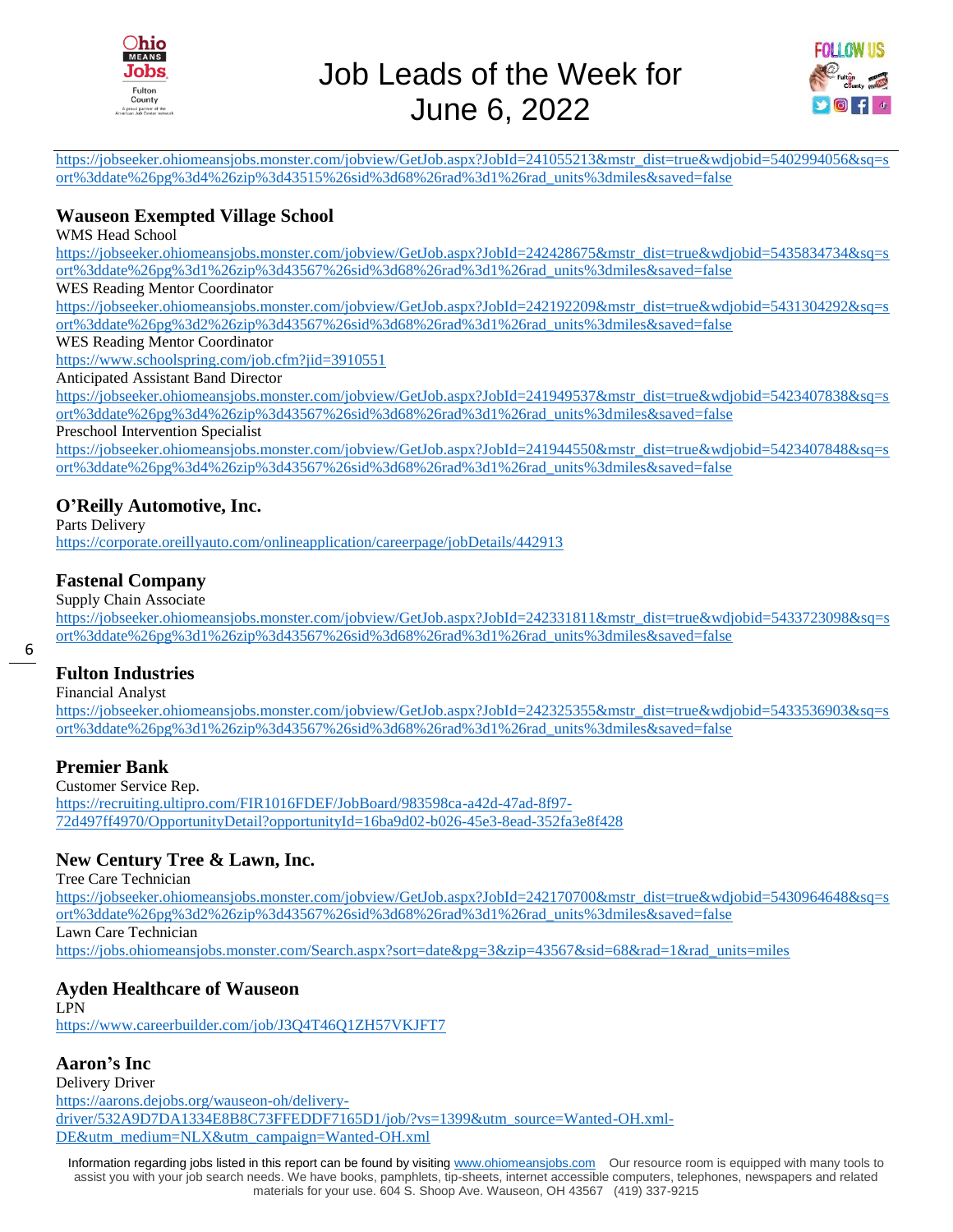



## **Woodforest National Bank**

Teller Retail Banker [https://woodforest.dejobs.org/wauseon-oh/teller-retail](https://woodforest.dejobs.org/wauseon-oh/teller-retail-banker/E5455546122D4DECBCEE9E1F1302FE4B/job/?vs=1399&utm_source=Wanted-OH.xml-DE&utm_medium=NLX&utm_campaign=Wanted-OH.xml)[banker/E5455546122D4DECBCEE9E1F1302FE4B/job/?vs=1399&utm\\_source=Wanted-OH.xml-](https://woodforest.dejobs.org/wauseon-oh/teller-retail-banker/E5455546122D4DECBCEE9E1F1302FE4B/job/?vs=1399&utm_source=Wanted-OH.xml-DE&utm_medium=NLX&utm_campaign=Wanted-OH.xml)[DE&utm\\_medium=NLX&utm\\_campaign=Wanted-OH.xml](https://woodforest.dejobs.org/wauseon-oh/teller-retail-banker/E5455546122D4DECBCEE9E1F1302FE4B/job/?vs=1399&utm_source=Wanted-OH.xml-DE&utm_medium=NLX&utm_campaign=Wanted-OH.xml)

**Haas Door is holding a Job Fair on Saturday, June 11th from 10 am - 2 pm. Don't miss the opportunity to be interviewed and potentially hired on the spot! Benefits start at just 30 days of employment and include a 401k and a private healthcare clinic. Visit [haasdoor.com/jobs](https://l.facebook.com/l.php?u=https%3A%2F%2Fhaasdoor.com%2Fjobs&h=AT1ESZNU3eAa6_bGDC_Cv4CiClAysJZYjpthOSshXRwziJ76vXYtKGhfQryF_A64yUvGAb42SA6jn4L9Qrx20bBFsY4Cr3xC5rUXbigaNG1mj2ehDYbKFpujZhpZ4u7Ka98Mg1ReRj5gMXfHLSq3Zb0HVWOJk5CP7Ct5xjBBcF0Mb-s1uA9o06rbBQwGxW2msoIifoG48iBKKBX84wg-KGu3CQTDAa1wWxOrBUAJj6Nvnj1pMvj2sZxAjMAD-8ivj86hygMn4-xvlnP0e90X9bHve5HyHb7zDSIyKnOvjCgQlhG1M8I04L5i6y_K8AfsITvrPLOe0HCvOSOg3y8S_4JmVxZg4lDTB555TOqPFZRQMXfP_lQ1Lh-S8Y_IMyAyMA43a16dvGzhipVs01k63XKtfS23ZWawhxN46-uMpDP6S2X_OhRU8M7rCsADVzc96gqHtK1cGEFeFqR9BhlxLD4wlzVsTDGLuTpy16A9OC7BdWpTGP2TkwkLJKX6DzWaXq9N_fBuNvG-b3NlACO4RxJ_DQOupeQTM_TrGSMgfANhoaTruEdRXUEKiBLszJBRiigXzlH1dSsFSXPEs7nNcuFYJ-jAXDn6v8bk) for more information.**



Information regarding jobs listed in this report can be found by visiting [www.ohiomeansjobs.com](http://www.ohiomeansjobs.com/) Our resource room is equipped with many tools to assist you with your job search needs. We have books, pamphlets, tip-sheets, internet accessible computers, telephones, newspapers and related materials for your use. 604 S. Shoop Ave. Wauseon, OH 43567 (419) 337-9215